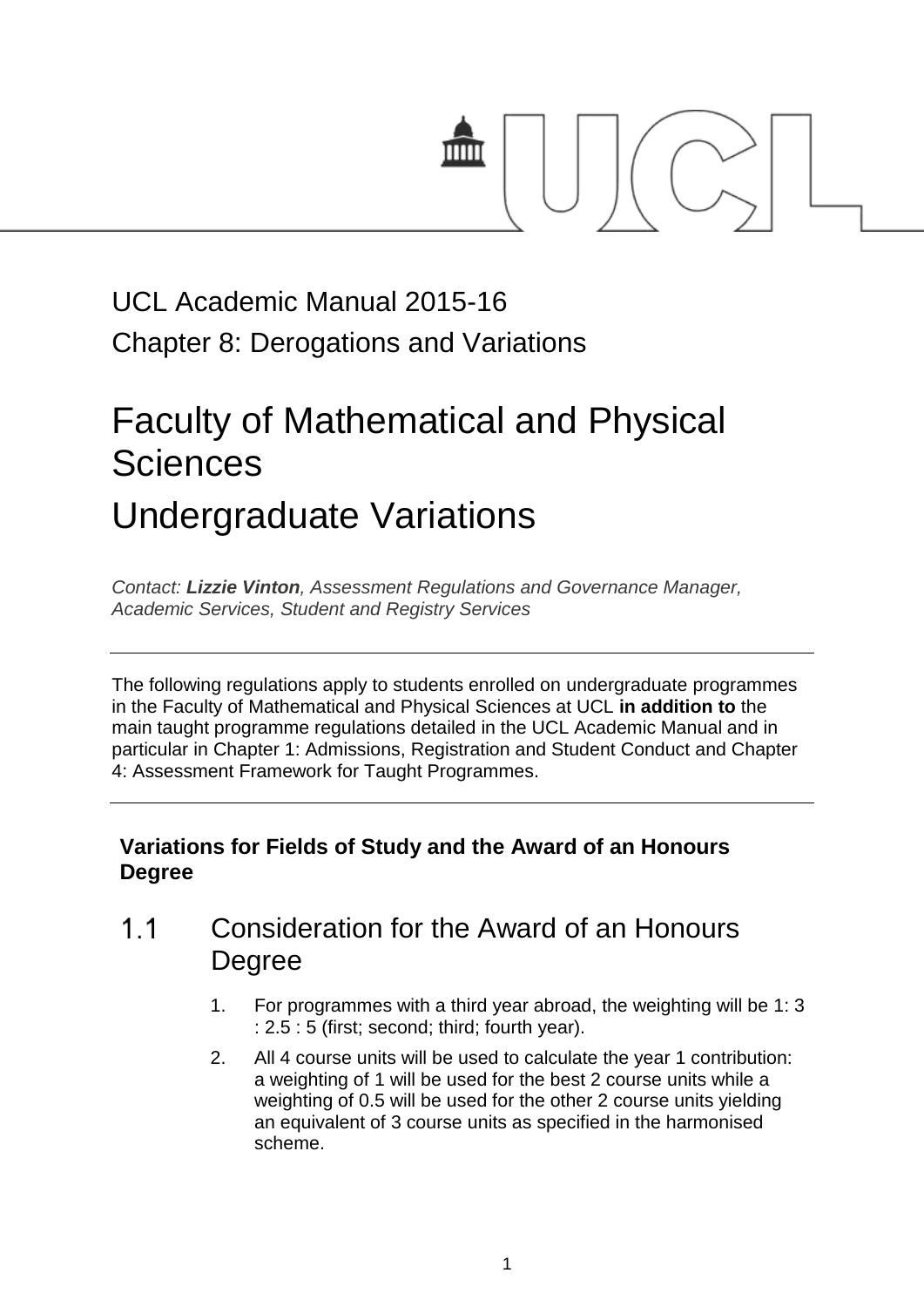- All 4 course units will be used to calculate the year 2 contribution: a weighting of 1 will be used for the best 3 course units while a weighting of 0.5 will be used for the other 1 course unit yielding an equivalent of 3.5 course units as specified in the harmonised scheme.
- All 4 course units will be used to calculate the year 3 contribution: a weighting of 1 will be used for the best 3 course units while a weighting of 0.5 will be used for the other 1 course unit yielding an equivalent of 3.5 course units as specified in the harmonised scheme.
- In the fourth year all four course units will be weighted equally.
- 3.a) Progression from year 1 to year 2 requires 3.5 course units to be passed;
- b) Progression from year 2 to year 3 requires 7.0 course units to be passed;
- c) For four year degrees, progression from year 3 to year 4 requires 11 course units to be passed.
- d) In addition to the requirements above at 3. a, b and c), for students progressing on MSci programmes, who first enter UCL in the 2013/14 academic session, the following progression rules apply:
	- A. Year 2 to Year 3: A student will automatically progress who has an overall weighted mark (i.e. weighted mean of years 1 + 2) of 60% or greater, AND has a Year 2 weighted mean of 60% or greater.
	- B. Year 3 to Year 4: A student will automatically progress who has an overall weighted mean over years 1, 2, and 3 of 60% or greater, AND has a Year 3 weighted mean of 60% or greater.
	- C. If a student satisfies the course unit requirements and any other Faculty specific requirements but does not satisfy the 60% requirement, but has weighted means of 50% or greater, then the Department may make a case to the Faculty for continuance on the MSci programme. However, the Faculty is under no obligation to approve the progression.
	- D. If progression on the MSci programme is not permitted, the student will be transferred to the corresponding BSc programme.
	- E. Any other situation that arises must be referred with a Faculty recommendation to the Vice-Provost (Education and Student Affairs) for consideration.
- 4. Referred assessment: Students who have normally at least 2.5, 6 or 10 course units at the end of years 1, 2 and 3 respectively, and who are not in their final year of a degree programme, may be offered a referral (supplementary assessment) on failed modules provided that the mark is within the referral band for that modules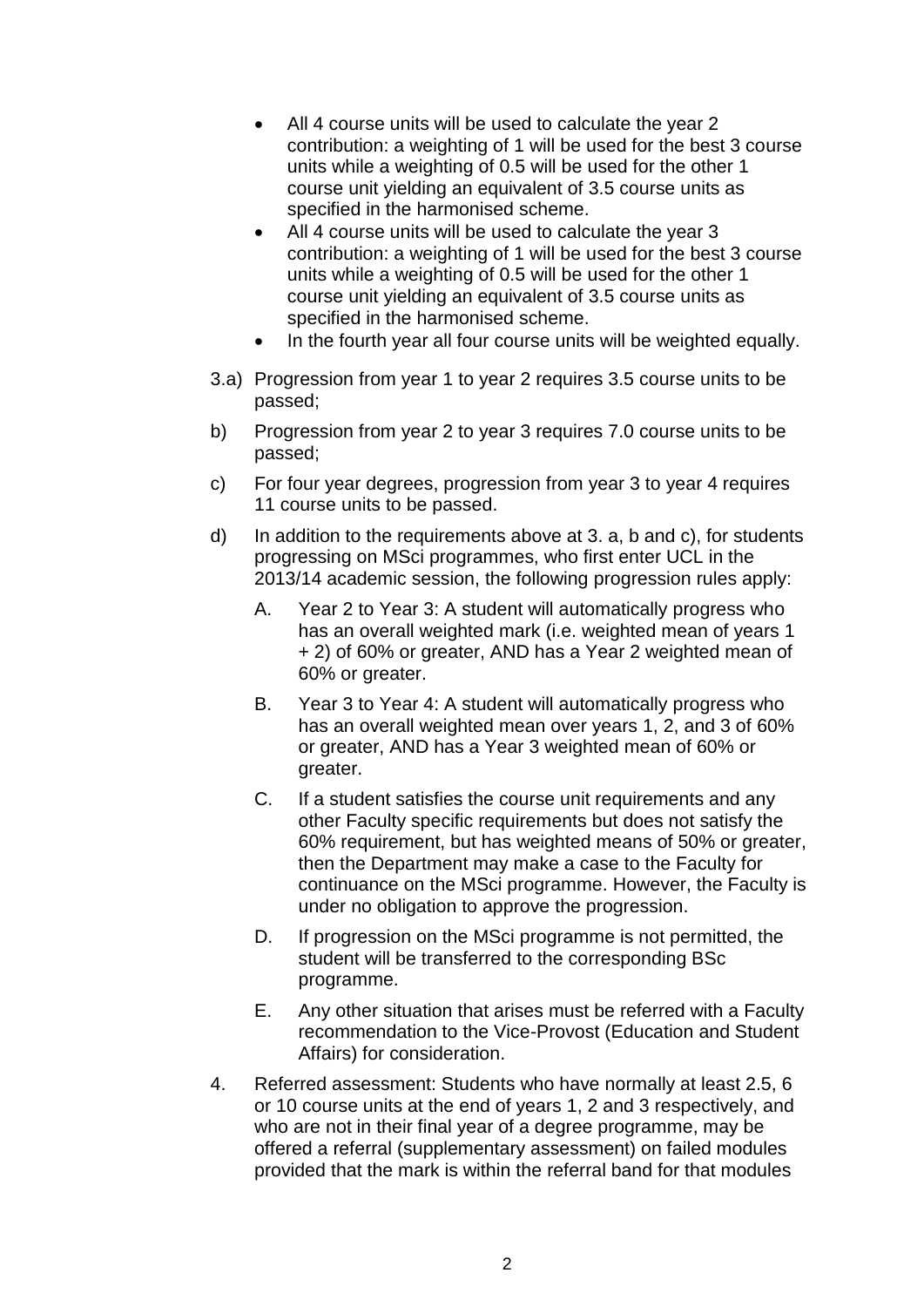in the current session, and provided also that progression could occur on successful completion of the referral.

- 5. The overall degree mark may include an element of non-course unit material, e.g. synoptic or comprehensive papers, generic skills, up to a maximum of 5% of the degree.
- 6. The overall degree mark may include an element of non-course unit material, e.g. synoptic or comprehensive papers, generic skills, up to a maximum of 5% of the degree.
- 7. If a student fails a module on resit the higher of the failed marks is used in the calculation of the overall degree average.
- 8. The overall final average is always rounded to an integer. Candidates whose overall degree mark falls within 1% below a class boundary may be considered for raising to the higher class by the Board of Examiners.

## **Guidance for students and staff:**

1. Students and staff should refer to the information provided by the Department relating to the examination of course units.

## $1.2<sub>2</sub>$ Students Unable to Fulfil the Requirements for the Award of Degrees

1. A student, first entering UCL in the Departments of Mathematics, Statistical Science or Physics and Astronomy before the 2011/12 session, who has passed at least 10.0 course units but failed to pass 11.0 course units may have at most 1.0 course unit condoned by the Examination Board as a pass, provided the marks on the failed module taken for a first time in the final year are within the referral range for the module.

A student completing the fourth year of an MSci degree programme in the Departments of Mathematics, Statistical Science or Physics and Astronomy, who entered UCL before the 2011/12 session, who has passed at least 13.5 course units but failed to pass 14.5 course units, may have at most 1.0 course unit condoned by the Board of Examiners as a pass, provided the marks on the failed module taken for a first time in the final year are within the referral range for the module or within the condonement range for a Masters module.

2. Students who, at the final examiners' meeting at which honours are to be awarded are found to be ineligible for the degree title for which they are formally registered, but nevertheless have satisfied the requirements for a degree under UCL regulations, may also be considered for the award of the BSc Combined Sciences. Students under this regulation will be eligible for, and will be considered for, honours under the general scheme for honours pertaining to their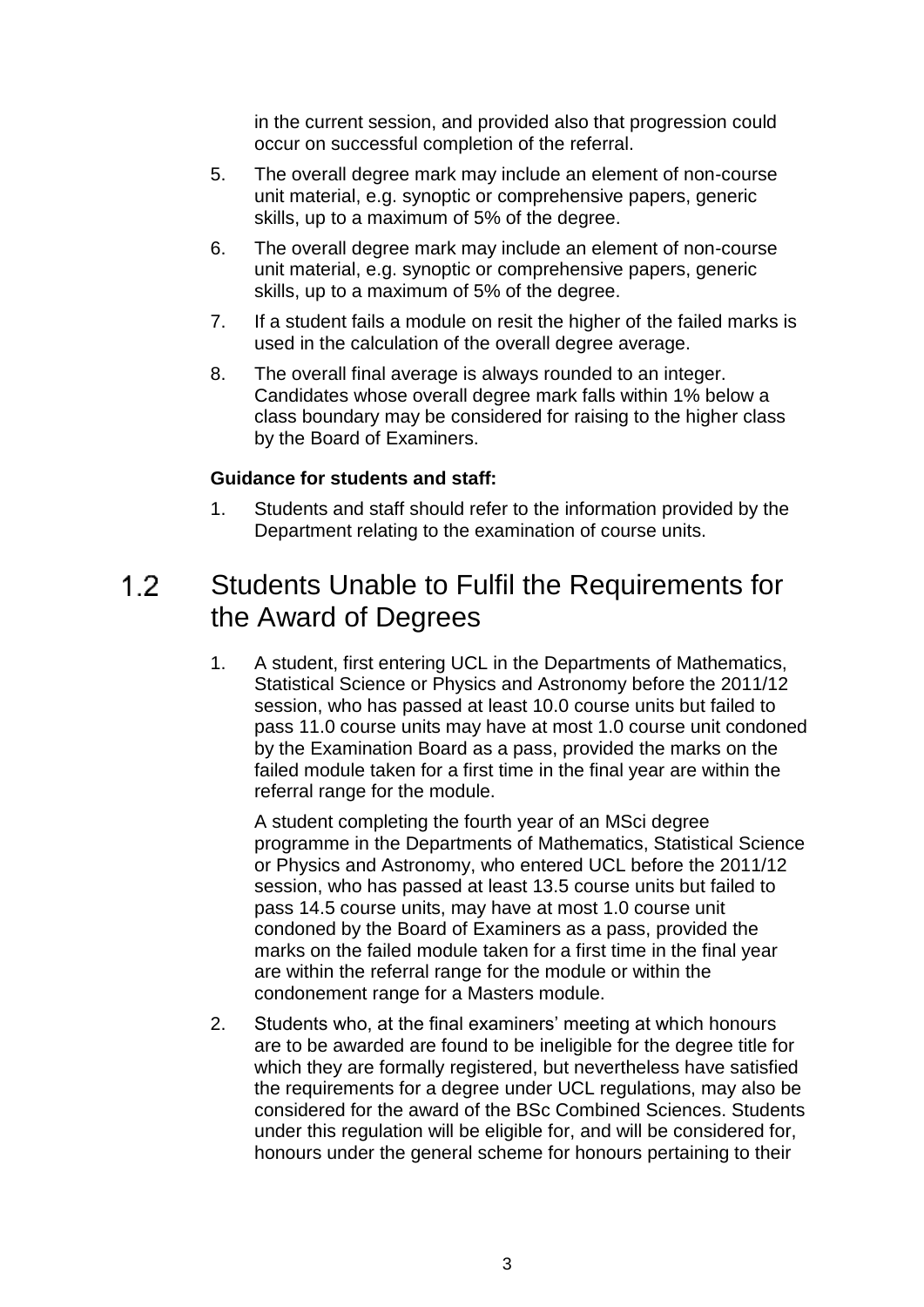original programme, with the exception that any restrictions on necessary named course units will not be applied.

## **Guidance for students and staff:**

1. Students registered on a BSc programme in the Faculty of Mathematical and Physical Sciences who at the end of the second year of study are unable to meet the requirements of that programme may formally transfer to the BSc Combined Sciences degree programme, with the prior approval of the Faculty Tutor, and may enrol on suitable course units in the final year, at the discretion of their original Programme Tutor.

#### $1.3$ Consideration for the Award of a MSci Degree

- 1. Students registered for the MSci degree are required to pursue a programme extending over a minimum of four academic years of full-time study or its equivalent of part-time study. The period of study shall be continuous except where in special cases UCL has permitted its interruption.
- 2. In order to qualify for the MSci degree, a student must have passed at least 14.5 course units within the degree programme. This would include at least one course unit of project work. The students must have passed at least three courses units at Masters level in the final year, and three course units at Advanced level. Not more than one course unit may be selected from those designated as basic level.
- 3. At the end of the third year of full-time study, or its part-time equivalent, a student registered for the MSci degree must have passed at least 11 course units, and have achieved a sufficient standard to qualify for admission to the final year. A student registered for the MSci degree who does not satisfy these conditions, will normally be expected:
	- (a) to re-enter failed course units on not more than one further occasion.
	- or
	- (b) to be considered for the award of a BSc degree;
	- 4. A student who by the end of the programme of study for the MSci fails to satisfy the conditions for an award of an MSci may opt:
	- (a) to re-enter failed course units on not more than one further occasion
	- or
	- (b) transfer to the BSc degree and be considered for the award of a BSc degree. Passes in any course units, except resits,